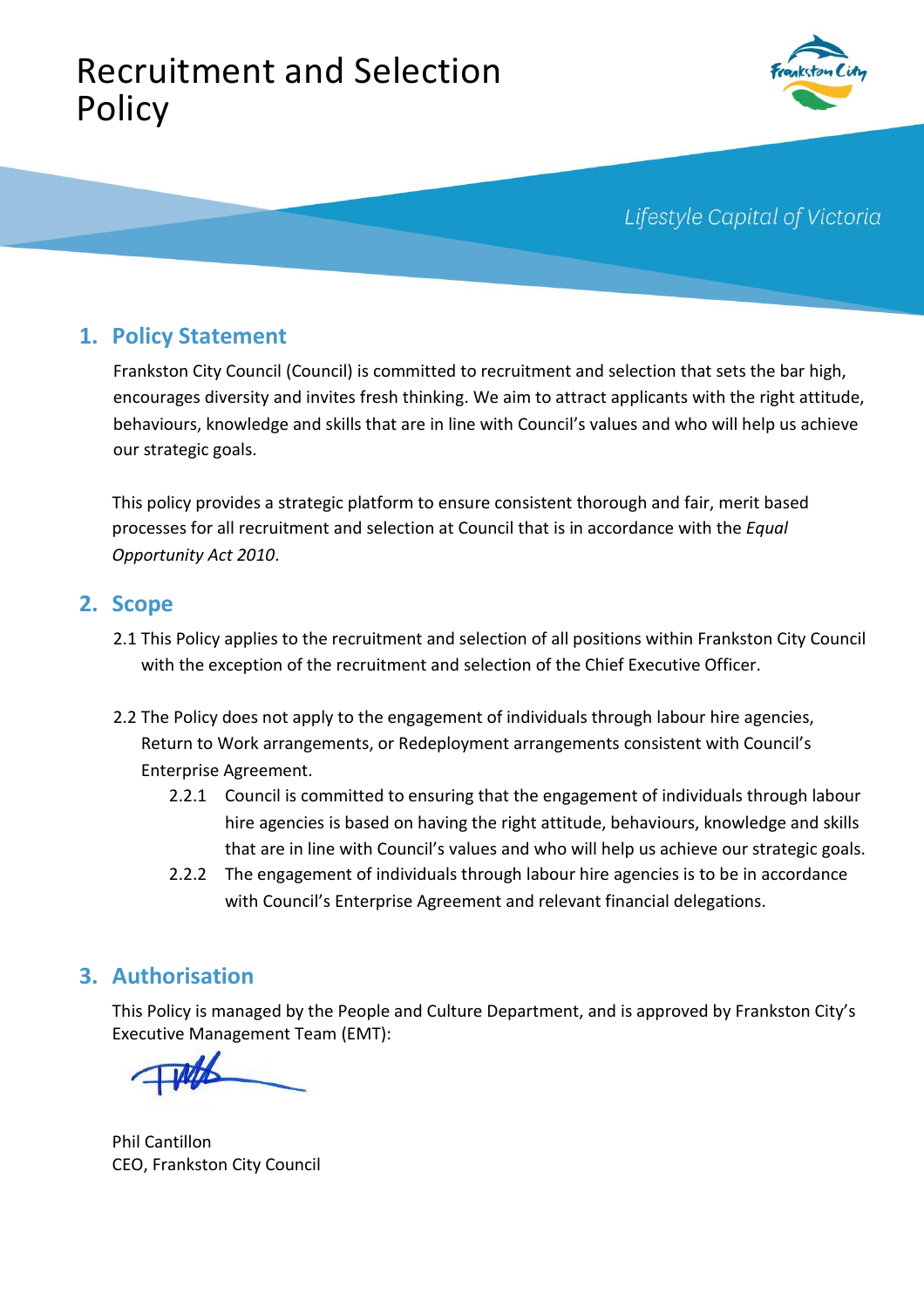# **4. Revision date**

This Policy will be reviewed and presented to Council no later than 2022 or earlier as deemed necessary by EMT.

# **5. Background**

- 5.4 Council is committed to fair and transparent recruitment and selection processes that meet required legislative standards and are based upon the principles of merit, equal employment opportunity and confidentiality.
- 5.5 All recruitment at Council is in accordance with the *Local Government Act 1989*. This Act requires Council to establish employment processes that will ensure that:
	- employment decisions are based on merit;
	- employees are treated fairly and reasonably;
	- $\bullet$  equal employment opportunity is provided;
	- employees have a reasonable avenue of redress against unfair or unreasonable treatment
- 5.6 Best practice recruitment and selection is critical to enabling Council to continue to serve the community by having the right people in the right place at the right time to meet operational and strategic objectives.
- 5.7 Recruitment at Council is centralised to enable effective management of budgeted positions and employment costs.

# **6. Recruitment and Selection Principles**

Recruitment practices at Frankston City Council will be fair, equitable, respectful, consistent and aligned with the goals, objectives and values of Frankston City Council. Recruitment will be based on the following principles:

#### **6.1 Merit**

- 6.1.1 Merit-based recruitment and selection assesses candidates on the basis of their knowledge, skills, attributes and experiences as these relate to the requirements of the position, the operational unit and Council.
- 6.1.2 Council shall select the best candidate for the position in each case when recruiting employees. Council requires that all recruitment and selection processes be based on merit. To ensure legislative compliance each panel member shall ensure that the merit based principles are applied and recruitment decisions are not made on the basis of unconscious basis.

| <b>Procedure: Recruitment and Selection Policy</b> | Date approved: February 2020 |
|----------------------------------------------------|------------------------------|
| Approved by: Executive Management Team             | Last revision: February 2020 |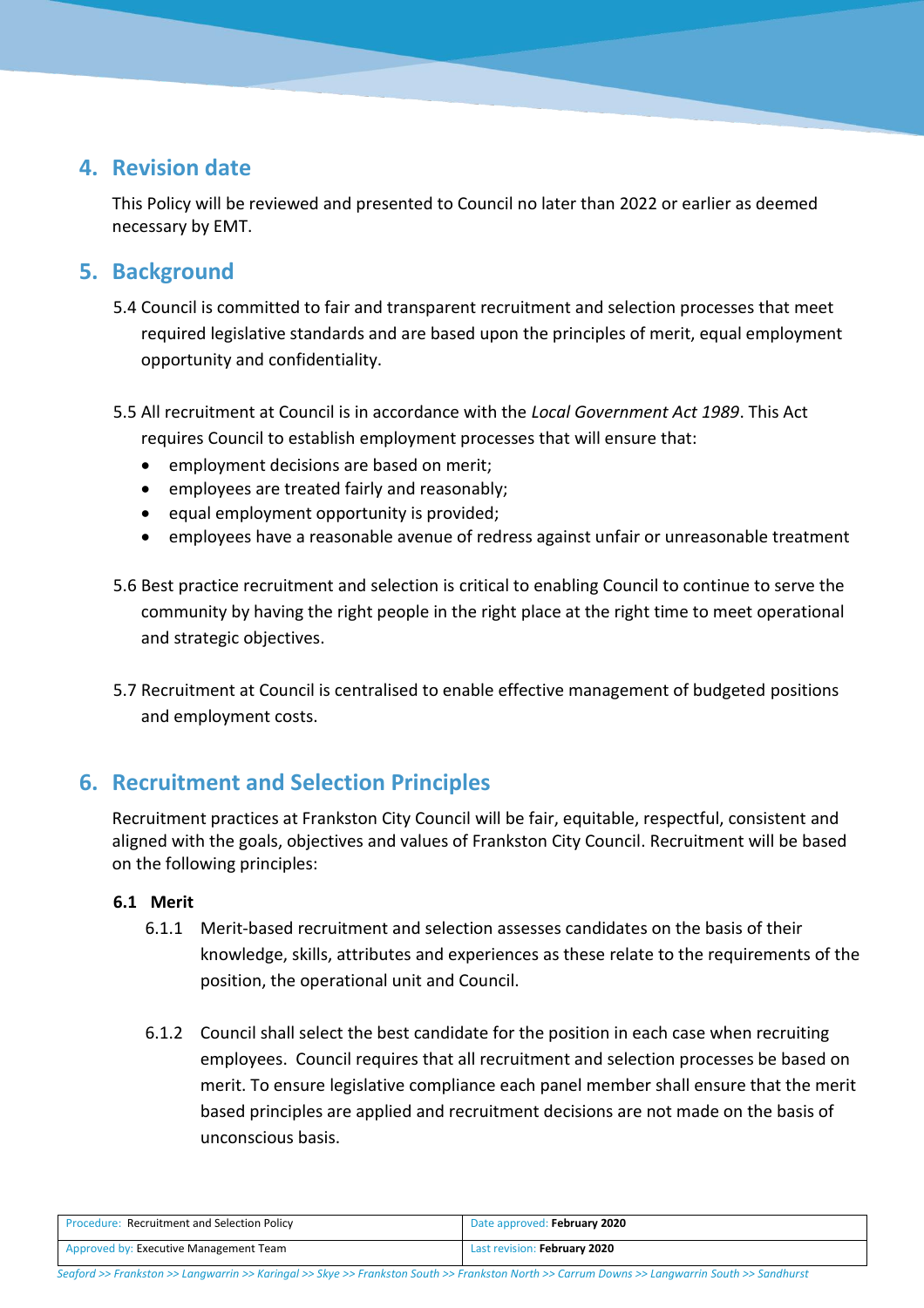#### **6.2 Equal Employment Opportunity**

6.2.1 Frankston City Council strives to provide a work environment for employees that encourages fairness, equity and respect for social inclusion and diversity and is consistent with the principles of equal employment opportunity. Council is an equal employment opportunity employer and recruitment is undertaken in accordance with the *Equal Opportunity Act 2010.*

#### **6.3 Confidentiality**

- 6.3.1 Employees involved in the recruitment process are required to conduct themselves in a professional manner, in line with Council's policies and procedures.
- 6.3.2 The Panel Chair is responsible for ensuring that all selection panel members are aware of these responsibilities.

#### **6.4 Conflict of Interest**

- 6.4.1 A conflict of interest may arise where a panel member has either a social, personal or business relationship with a candidate being considered.
- 6.4.2 Employees participating in a recruitment panel must assess potential conflicts of interest in terms of the likelihood of their being influenced or appearing to be influenced in the performance of their role or during the decision making process.
- 6.4.3 The onus is on the panel member to declare any conflict or potential conflict of interest to the Panel Chair. If it is deemed that a conflict of interest exists or may exist, the panel member must complete a Conflict of Interest Declaration and provide it to People and Culture.
- 6.4.4 If a panel member is unsure if a perceived conflict of interest exists, the panel member shall discuss the individual situation with the Panel Chair and the People and Culture Department prior to commencing the selection process.
- 6.4.5 Where a conflict of interest is declared, an assessment will be made by People and Culture, in discussion with the Panel Chair, as to whether the panel member involved will remain on or be removed from the selection panel.

| <b>Procedure: Recruitment and Selection Policy</b> | Date approved: February 2020 |
|----------------------------------------------------|------------------------------|
| Approved by: Executive Management Team             | Last revision: February 2020 |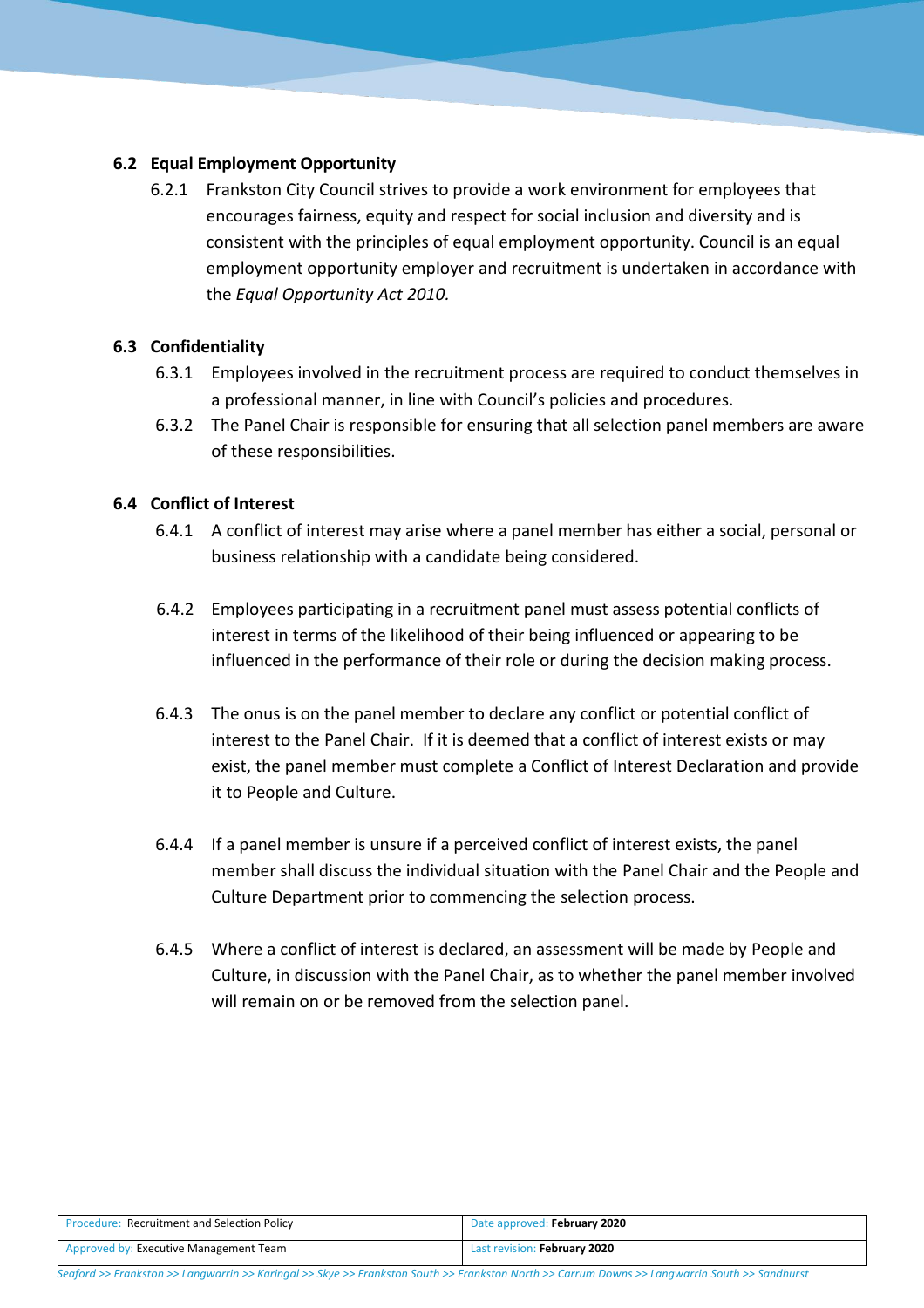# **7. Recruitment and Selection Process**

#### **7.1 Overview of Recruitment Process**

The following are the steps in a Recruitment and Selection process at Council. For more information on these steps see the Recruitment and Selection Guidelines.



| <b>Procedure: Recruitment and Selection Policy</b> | Date approved: February 2020 |
|----------------------------------------------------|------------------------------|
| Approved by: Executive Management Team             | Last revision: February 2020 |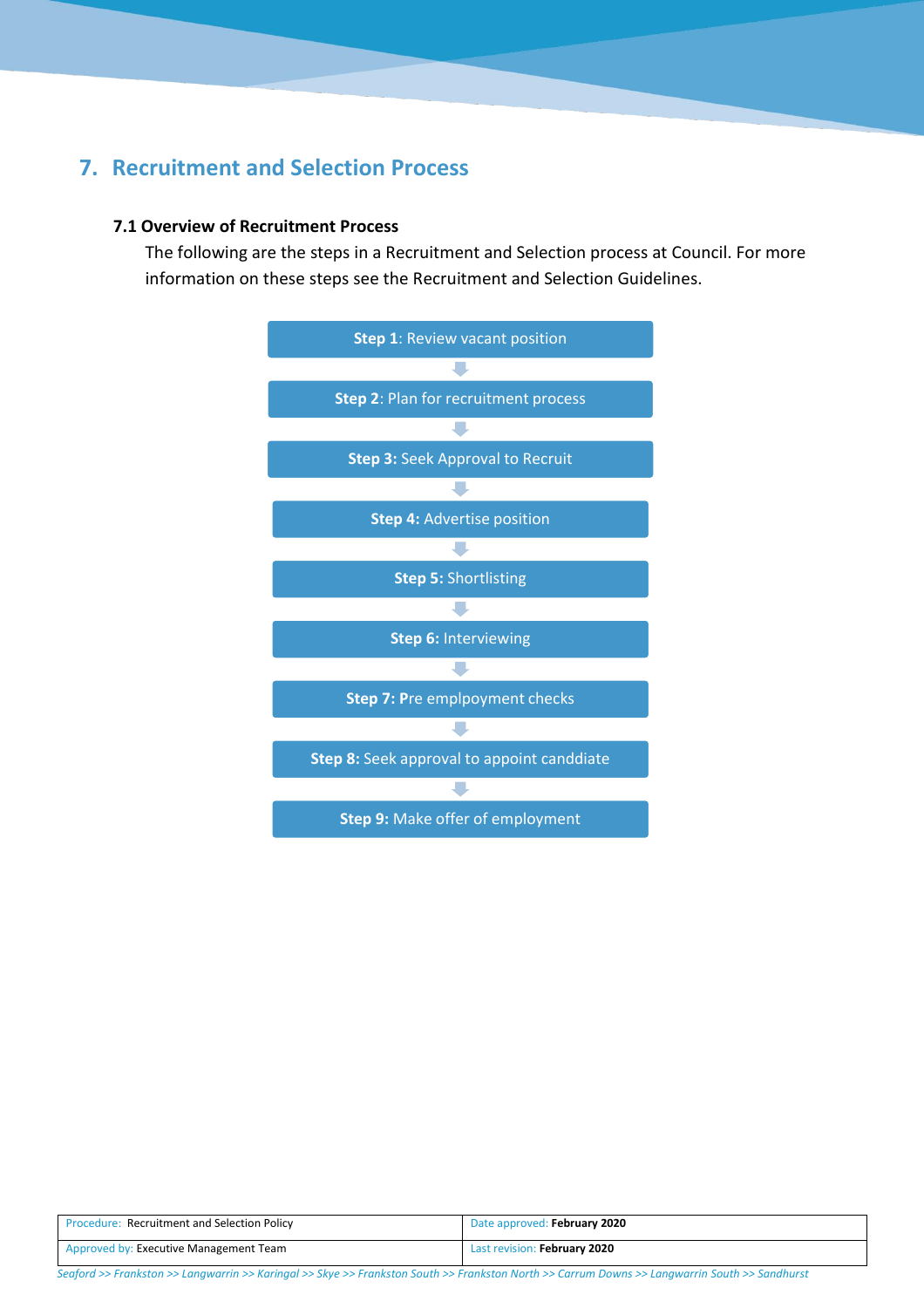#### **7.2 Advertising**

- 7.2.1 A Manager or Director will review a vacant position to determine position structure, establishment, need for filling, and appropriate recruitment process.
- 7.2.2 If the tenure of the vacancy is in excess of 3 months, the position should be advertised and a recruitment process undertaken.
- 7.2.3 If the tenure of the vacancy is 3 months or less, a current employee may be appointed to a higher duties arrangement. Consideration must be given to whether there are multiple employees with the skills to undertake the Higher Duties Arrangement.
- 7.2.4 The Hiring Manager must complete a request for Approval to Recruit. Refer to the [Delegations for People and Culture](http://grapevine.frankston.vic.gov.au/files/assets/intranet/policies_and_guidelines/hr_and_payroll/delegations_for_human_resources_actions.pdf) Actions available on Grapevine for delegations for recruitment.
- 7.2.5 People and Culture will oversee all advertising to ensure it is conducted in accordance with the Local Government Act 1989.
- 7.2.6 People and Culture in consultation with the relevant Director, may determine advertising methods for a position when appropriate.
- 7.2.7 The minimum period for advertising is one (1) week. However a two (2) week advertising process is recommended.

#### **7.3 Candidate Selection**

- 7.3.1 The selection of candidates for interview must be completed via a merit based approach (see Clause 6.1)
- 7.3.2 Interviews are required for all positions and are to be conducted by a Selection Panel.
- 7.3.3 All members of the selection panel must have completed Council's Recruitment and Selection training to be eligible to be part of a recruitment panel
- 7.3.4 Prior to recommendation for appointment, a candidate must complete all required Pre-Employment Checks.
- 7.3.5 For a recommendation of appointment, or a decision not to appoint, a majority decision must be reached by the Selection Panel. Refer to the [Delegations for People](http://grapevine.frankston.vic.gov.au/files/assets/intranet/policies_and_guidelines/hr_and_payroll/delegations_for_human_resources_actions.pdf)  [and Culture](http://grapevine.frankston.vic.gov.au/files/assets/intranet/policies_and_guidelines/hr_and_payroll/delegations_for_human_resources_actions.pdf) Actions available on Grapevine for delegations for appointment.

| <b>Procedure: Recruitment and Selection Policy</b> | Date approved: February 2020 |
|----------------------------------------------------|------------------------------|
| Approved by: Executive Management Team             | Last revision: February 2020 |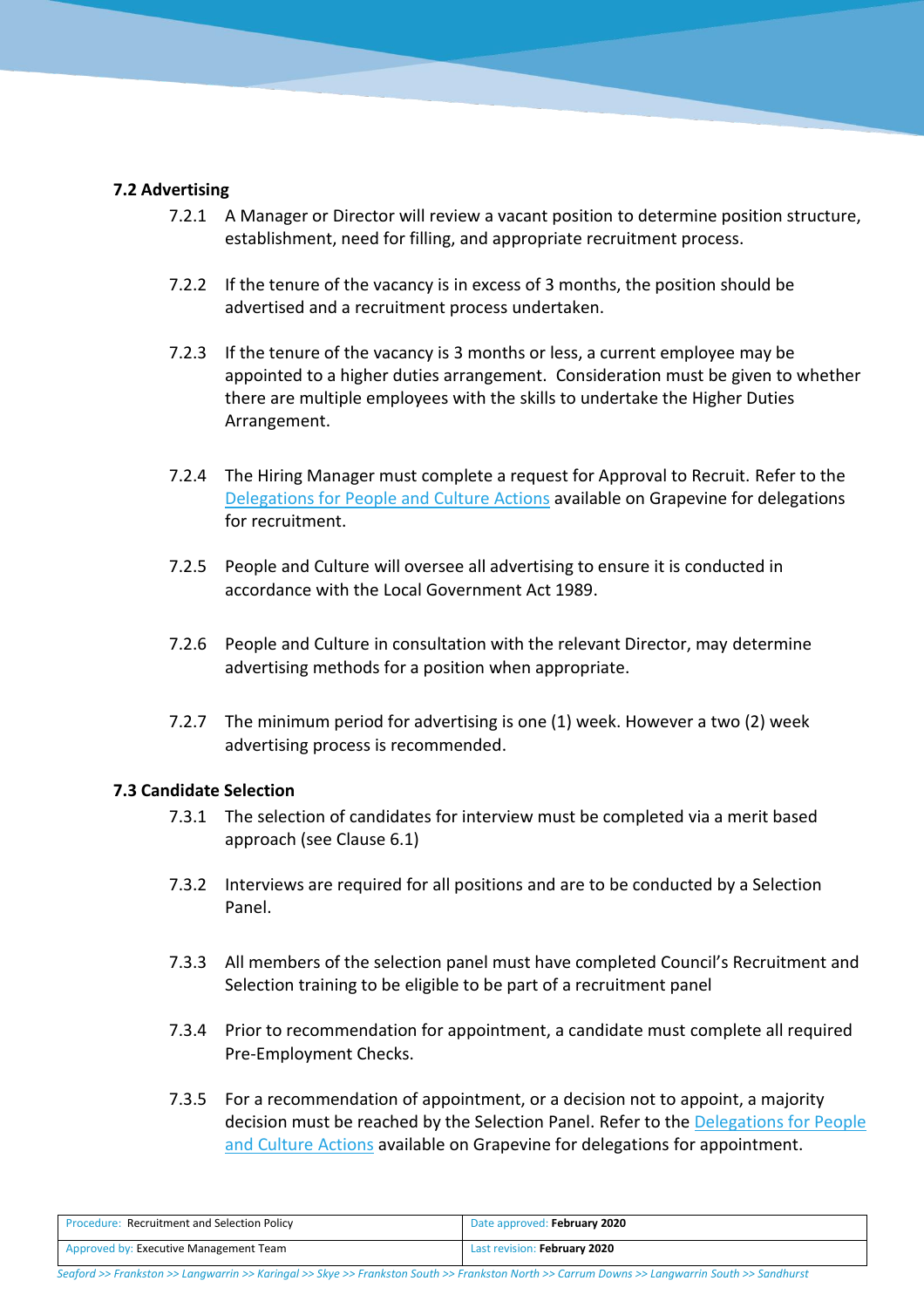7.3.6 Candidates who were unsuccessful after interview will be provided with an opportunity to receive feedback on their application from a member of the Selection Panel.

#### **7.4 Pre-Employment testing**

It is required for all positions to carry out pre-employment assessments. These may include, references, licence/qualification checks, medical, behavioural or functional assessments.

These assessments must relate directly to the requirements of the job. They must only collect relevant information on the candidate's ability to perform the requirement of the job.

### **8. Responsibilities**

#### **8.1 Responsibilities of employees**

- seeking approval from their Manager before agreeing to be on a selection panel
- attending recruitment and selection training when it is offered if they wish to be considered for selection panel membership.
- Ensuring they are familiar with this policy prior to participating on a selection panel

#### **8.2 Responsibilities of Managers**

- ensuring that recruitment is conducted in accordance within approved budget and establishment for the Department
- ensuring that the recruitment strategy determined by the Hiring Manager is appropriate for the position
- ensuring all documentation provided to the Director and People and Culture is accurate

#### **8.3 Responsibilities of the Hiring Manager/Panel Chair**

- ensuring the recruitment process complies with this Policy and the Recruitment and Selection Guidelines
- facilitating decision making and selection of a preferred candidate
- ensuring the required pre employment checks are completed for the preferred candidate
- ensuring appropriate communication to candidates throughout the recruitment process, including notifying unsuccessful canddiates
- ensuring appropriate records of the recruitment process are provided to People and Culture
- liaising with People and Culture and seeking advice throughout the process.

#### **8.4 Responsibilities of selection panels**

- considering all applications for a position
- declaring any conflict of interest
- shortlisting candidates against the selection criteria

| <b>Procedure: Recruitment and Selection Policy</b> | Date approved: February 2020 |
|----------------------------------------------------|------------------------------|
| Approved by: Executive Management Team             | Last revision: February 2020 |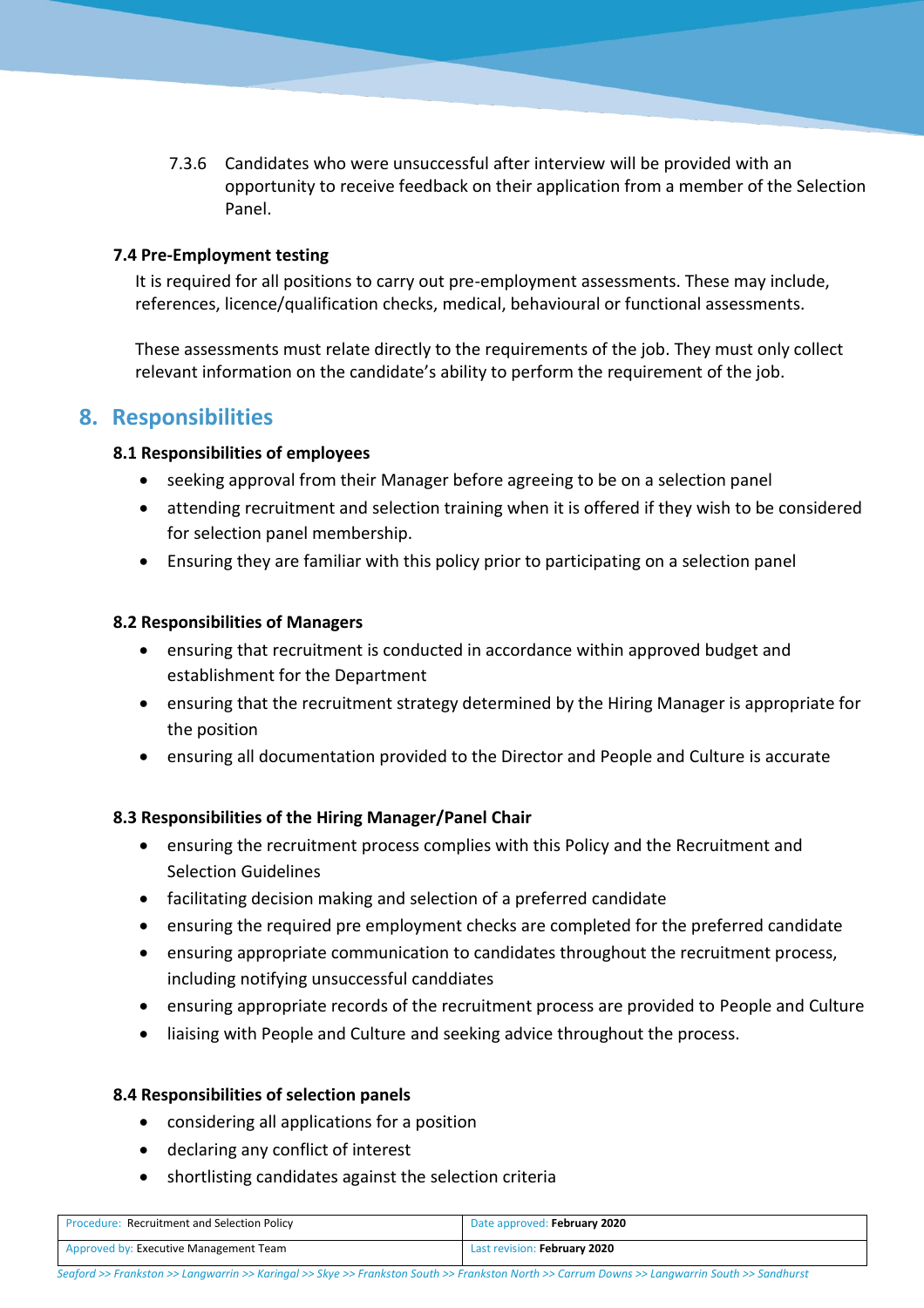- determining a timetable for recruitment and appropriate assessment methods
- assessing shortlisted candidates against the selection criteria through interviews and/or other assessment methods
- determining a preferred candidate

#### **8.5 Responsibilities of the People and Culture Department**

- assisting with reviewing the position and job design where required
- advertising positions appropriately and in a timely manner once approval has been gained
- ensuring advertising costs are charged to the relevant work area
- receiving and assessing Declaration of Conflict Forms as they are provided
- providing consistent, high quality advice to selection panel members and the Chair of the selection panel throughout the process, where required
- ensuring Pre-employment Checks are conducted
- advising the Chair when a verbal offer can be made
- providing appointment letters to successful candidates in a timely manner after a verbal offer is made
- ensuring appropriate records management is undertaken in relation to selection documentation
- updating the Recruitment and Selection Guidelines and this Policy as required
- providing recruitment and selection training as needed.

### **9. Relevant Documents**

- Frankston City Council Enterprise Agreement
- Recruitment and Selection Guidelines
- Guidelines for People and Culture Actions
- *Equal Opportunity Act 2010*
- *Fair Work Act 2009*

.

- *Local Government Act 1989*
- *Privacy and Data Protection Act 2014*
- *Public Records Act 1973*

| <b>Procedure: Recruitment and Selection Policy</b> | Date approved: February 2020 |
|----------------------------------------------------|------------------------------|
| Approved by: Executive Management Team             | Last revision: February 2020 |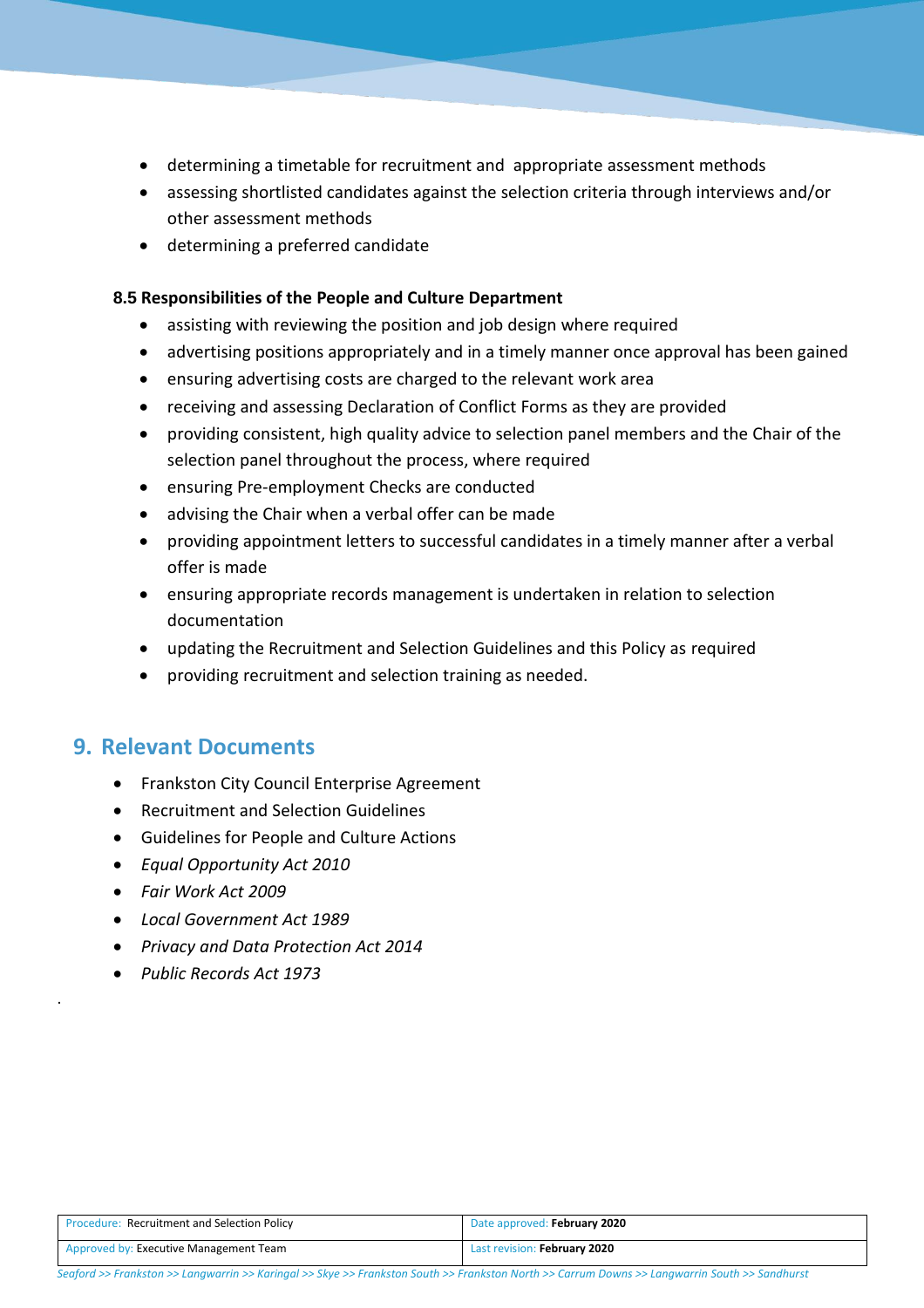# **10. Definitions**

| <b>Higher Duties</b>            | When an employee is directed or appointed to relieve in a higher classified                                                                                                                                                                                 |
|---------------------------------|-------------------------------------------------------------------------------------------------------------------------------------------------------------------------------------------------------------------------------------------------------------|
| Candidate                       | An external person or an employee who formally applies for a position.                                                                                                                                                                                      |
| <b>Employee</b>                 | A person on Frankston City Council's payroll, regardless of the nature of<br>their employment.                                                                                                                                                              |
| <b>Hiring Manager</b>           | The person who initiates the recruitment and is primarily responsible for<br>filling the vacancy. Under most circumstances the hiring manager will be<br>the supervisor of the position. The hiring manager is usually the Chair of<br>the selection panel. |
| <b>Merit Based</b>              | Decision based assessment which is free of discrimination and based on a<br>person's knowledge, skills, capabilities, qualifications, attitude, aptitude<br>and values and other qualities relevant to the position and in accordance<br>with legislation.  |
| <b>Panel Chair</b>              | The person who oversees and is responsible for the Selection Panel. This is<br>usually the Hiring Manager.                                                                                                                                                  |
| <b>Panel Member</b>             | An employee who sits on the selection panel and is responsible for<br>supporting the Chair with shortlisting and interviewing.                                                                                                                              |
| <b>Position</b>                 | An approved and budgeted role that is represented by a position number.                                                                                                                                                                                     |
| Pre-employment<br><b>Checks</b> | The background checks undertaken prior to making a formal offer of<br>employment (including reference checks, police check, working with<br>children check, pre-employment medical, visa check, qualification check,<br>psychometric assessment).           |
| <b>Relevant Manager</b>         | The Departmental Manager who has overall responsibility. For the purpose<br>of this procedure.                                                                                                                                                              |
| <b>Selection Panel</b>          | Employees who are responsible for assessing each candidate, based on<br>merit, and recommending the most suitable candidate to fill a vacancy.                                                                                                              |

# **11. Further Information**

Contact the People and Culture Department for further advice on the implementation or interpretation of this Policy

| <b>Procedure: Recruitment and Selection Policy</b> | Date approved: February 2020 |
|----------------------------------------------------|------------------------------|
| Approved by: Executive Management Team             | Last revision: February 2020 |